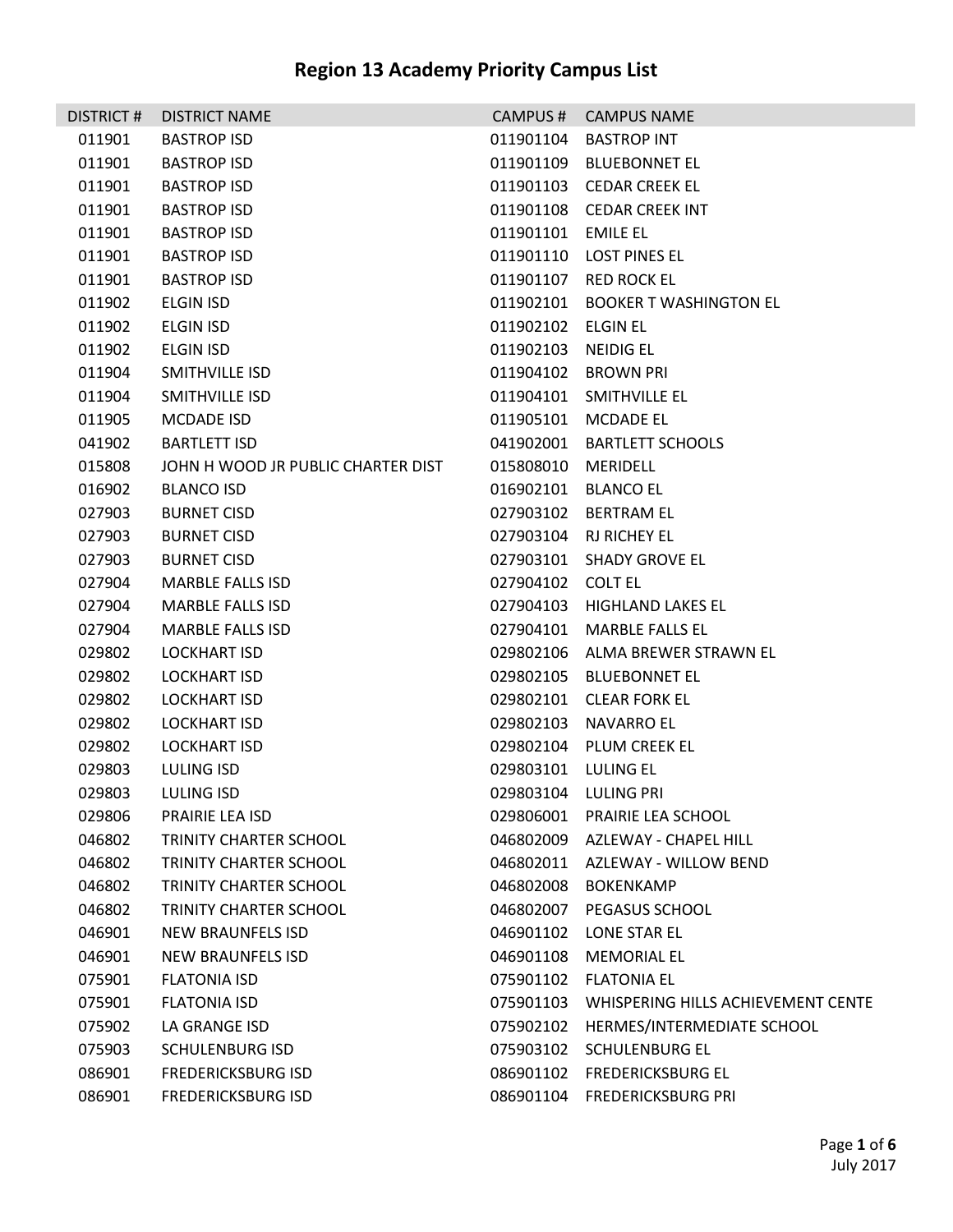| DISTRICT# | <b>DISTRICT NAME</b>               |                     | CAMPUS # CAMPUS NAME                         |
|-----------|------------------------------------|---------------------|----------------------------------------------|
| 089901    | <b>GONZALES ISD</b>                | 089901101           | <b>GONZALES EAST AVENUE PRI</b>              |
| 089901    | <b>GONZALES ISD</b>                | 089901102           | <b>GONZALES EL</b>                           |
| 089901    | <b>GONZALES ISD</b>                |                     | 089901103 GONZALES NORTH AVENUE INT          |
| 089901    | <b>GONZALES ISD</b>                |                     | 089901104 GONZALES PRI ACADEMY               |
| 089903    | NIXON-SMILEY CISD                  |                     | 089903101 NIXON SMILEY EL                    |
| 089903    | NIXON-SMILEY CISD                  | 089903041           | NIXON-SMILEY MIDDLE                          |
| 089905    | <b>WAELDER ISD</b>                 |                     | 089905102 WAELDER SCHOOL                     |
| 094901    | <b>SEGUIN ISD</b>                  |                     | 094901103 JEFFERSON AVE EL                   |
| 094901    | <b>SEGUIN ISD</b>                  |                     | 094901109 KOENNECKE EL                       |
| 094901    | <b>SEGUIN ISD</b>                  |                     | 094901111 LIZZIE M BURGES ALTERNATIVE SCHOOL |
| 094901    | <b>SEGUIN ISD</b>                  |                     | 094901106 MCQUEENEY EL                       |
| 094901    | <b>SEGUIN ISD</b>                  |                     | 094901104 ORALIA R RODRIGUEZ EL              |
| 094901    | <b>SEGUIN ISD</b>                  | 094901108 PATLAN EL |                                              |
| 094901    | <b>SEGUIN ISD</b>                  | 094901110 VOGEL EL  |                                              |
| 094901    | <b>SEGUIN ISD</b>                  |                     | 094901105 WEINERT EL                         |
| 105802    | <b>TEXAS PREPARATORY SCHOOL</b>    |                     | 105802041 TEXAS PREPARATORY SCHOOL           |
| 105802    | TEXAS PREPARATORY SCHOOL           |                     | 105802101 TEXAS PREPARATORY SCHOOL - AUSTIN  |
| 105803    | KI CHARTER ACADEMY                 |                     | 105803001 KI CHARTER ACADEMY                 |
| 105902    | SAN MARCOS CISD                    | 105902101 BOWIE EL  |                                              |
| 105902    | SAN MARCOS CISD                    |                     | 105902102 CROCKETT EL                        |
| 105902    | <b>SAN MARCOS CISD</b>             | 105902103           | DEZAVALA EL                                  |
| 105902    | <b>SAN MARCOS CISD</b>             | 105902107           | <b>HERNANDEZ EL</b>                          |
| 105902    | SAN MARCOS CISD                    |                     | 105902108 MENDEZ EL                          |
| 105902    | SAN MARCOS CISD                    | 105902105 TRAVIS EL |                                              |
| 105906    | <b>HAYS CISD</b>                   |                     | 105906113 BLANCO VISTA EL                    |
| 105906    | <b>HAYS CISD</b>                   |                     | 105906114 CAMINO REAL EL                     |
| 105906    | <b>HAYS CISD</b>                   |                     | 105906109 HEMPHILL EL                        |
| 105906    | <b>HAYS CISD</b>                   |                     | 105906112 SCIENCE HALL EL                    |
| 105906    | <b>HAYS CISD</b>                   |                     | 105906103 TOM GREEN EL                       |
| 108807    | <b>IDEA PUBLIC SCHOOLS</b>         |                     | 108807135 IDEA ALLAN ACADEMY                 |
| 108807    | <b>IDEA PUBLIC SCHOOLS</b>         |                     | 108807136 IDEA RUNDBERG ACADEMY              |
| 108807    | <b>IDEA PUBLIC SCHOOLS</b>         | 108807137           | <b>IDEA BLUFF SPRINGS ACADEMY</b>            |
| 130902    | <b>COMFORT ISD</b>                 | 130902101           | <b>COMFORT EL</b>                            |
| 144901    | <b>GIDDINGS ISD</b>                | 144901101           | <b>GIDDINGS EL</b>                           |
| 144901    | <b>GIDDINGS ISD</b>                | 144901103           | <b>GIDDINGS INT</b>                          |
| 144903    | DIME BOX ISD                       | 144903001           | DIME BOX SCHOOL                              |
| 150901    | LLANO ISD                          | 150901101           | LLANO EL                                     |
| 150901    | <b>LLANO ISD</b>                   |                     | 150901102 PACKSADDLE EL                      |
| 166905    | <b>THORNDALE ISD</b>               | 166905101           | <b>THORNDALE EL</b>                          |
| 221801    | TEXAS COLLEGE PREPARATORY ACADEMIE | 221801048           | VISTA ACADEMY OF AUSTIN-MUELLER              |
| 227803    | <b>WAYSIDE SCHOOLS</b>             |                     | 227803103 ALTAMIRA ACADEMY                   |
| 227803    | <b>WAYSIDE SCHOOLS</b>             |                     | 227803102 REAL LEARNING ACADEMY              |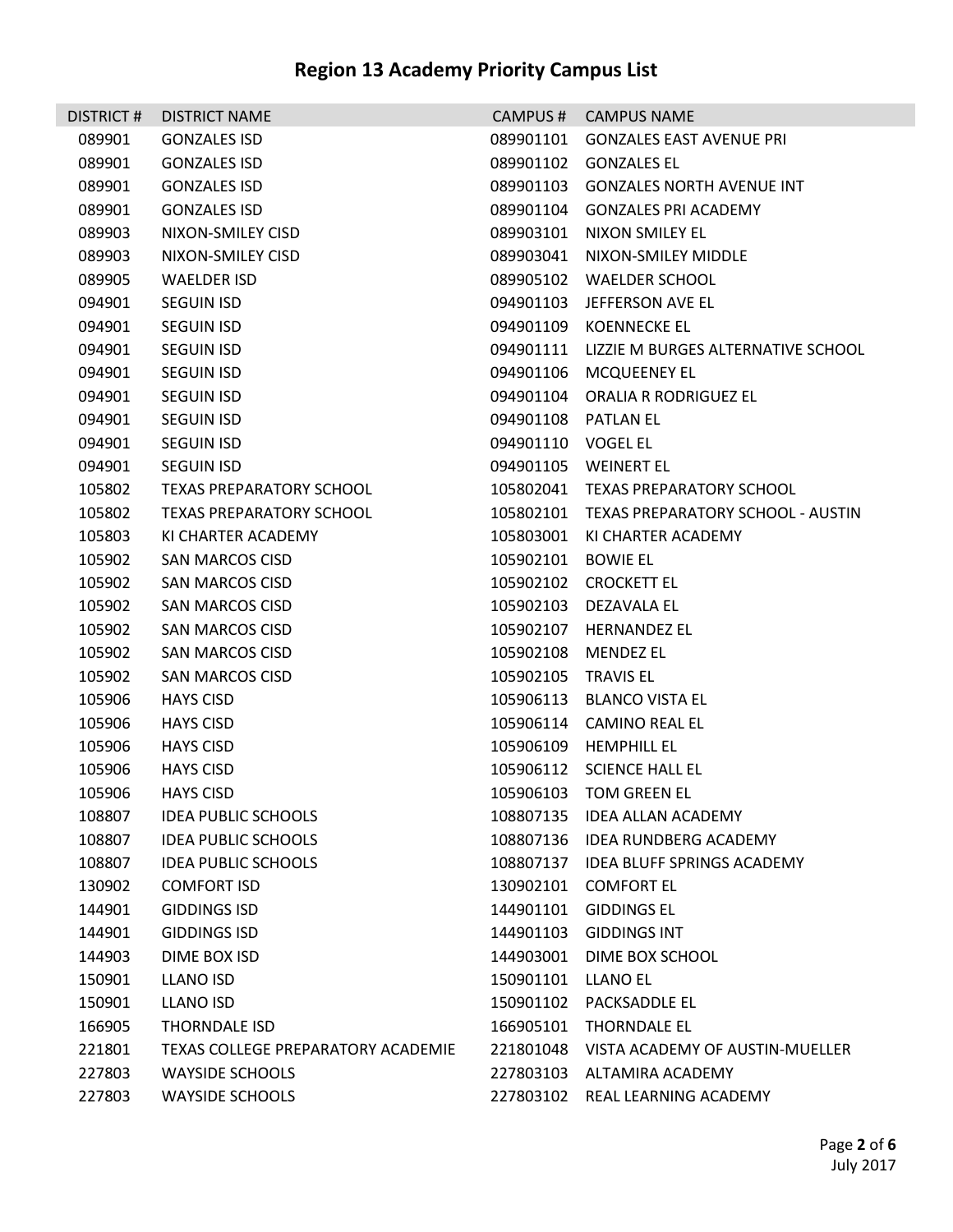| DISTRICT# | <b>DISTRICT NAME</b>               |                     | CAMPUS # CAMPUS NAME                         |
|-----------|------------------------------------|---------------------|----------------------------------------------|
| 227805    | TEXAS EMPOWERMENT ACADEMY          |                     | 227805101 TEXAS EMPOWERMENT ACADEMY EL       |
| 227806    | UNIVERSITY OF TEXAS UNIVERSITY CHA |                     | 227806029 DEPELCHIN-RICHMOND                 |
| 227806    | UNIVERSITY OF TEXAS UNIVERSITY CHA |                     | 227806015 GEORGE M KOZMETSKY SCHOOL          |
| 227806    | UNIVERSITY OF TEXAS UNIVERSITY CHA |                     | 227806032 HELPING HAND                       |
| 227816    | HARMONY SCIENCE ACADEMY (AUSTIN)   |                     | 227816005 HARMONY SCHOOL OF INNOVATION - AUS |
| 227816    | HARMONY SCIENCE ACADEMY (AUSTIN)   |                     | 227816001 HARMONY SCIENCE ACADEMY - AUSTIN   |
| 227817    | CEDARS INTERNATIONAL ACADEMY       |                     | 227817101 CEDARS INTERNATIONAL ACADEMY       |
| 227819    | UNIVERSITY OF TEXAS ELEMENTARY CHA |                     | 227819101 UNIVERSITY OF TEXAS EL CHARTER SCH |
| 227820    | KIPP AUSTIN PUBLIC SCHOOLS INC     |                     | 227820042 KIPP AUSTIN ACADEMY OF ARTS & LETT |
| 227820    | KIPP AUSTIN PUBLIC SCHOOLS INC     | 227820043           | KIPP AUSTIN BEACON PREP                      |
| 227820    | KIPP AUSTIN PUBLIC SCHOOLS INC     |                     | 227820041 KIPP AUSTIN COLLEGE PREP           |
| 227820    | KIPP AUSTIN PUBLIC SCHOOLS INC     |                     | 227820101 KIPP AUSTIN COMUNIDAD              |
| 227820    | KIPP AUSTIN PUBLIC SCHOOLS INC     |                     | 227820102 KIPP AUSTIN CONNECTIONS EL         |
| 227820    | KIPP AUSTIN PUBLIC SCHOOLS INC     |                     | 227820104 KIPP AUSTIN LEADERSHIP EL          |
| 227820    | KIPP AUSTIN PUBLIC SCHOOLS INC     |                     | 227820103 KIPP AUSTIN OBRAS                  |
| 227820    | KIPP AUSTIN PUBLIC SCHOOLS INC     |                     | 227820044 KIPP AUSTIN VISTA MIDDLE SCHOOLS   |
| 227824    | EAST AUSTIN COLLEGE PREP           |                     | 227824001 THE EAST AUSTIN COLLEGE PREP AT SO |
| 227901    | <b>AUSTIN ISD</b>                  |                     | 227901101 ALLISON EL                         |
| 227901    | <b>AUSTIN ISD</b>                  |                     | 227901102 ANDREWS EL                         |
| 227901    | <b>AUSTIN ISD</b>                  |                     | 227901149 BARRINGTON EL                      |
| 227901    | <b>AUSTIN ISD</b>                  |                     | 227901105 BLACKSHEAR EL                      |
| 227901    | <b>AUSTIN ISD</b>                  |                     | 227901106 BLANTON EL                         |
| 227901    | <b>AUSTIN ISD</b>                  |                     | 227901185 BLAZIER EL                         |
| 227901    | <b>AUSTIN ISD</b>                  |                     | 227901108 BROOKE EL                          |
| 227901    | <b>AUSTIN ISD</b>                  | 227901109 BROWN EL  |                                              |
| 227901    | <b>AUSTIN ISD</b>                  |                     | 227901111 CAMPBELL EL                        |
| 227901    | <b>AUSTIN ISD</b>                  | 227901173 CASEY EL  |                                              |
| 227901    | <b>AUSTIN ISD</b>                  | 227901161 COOK EL   |                                              |
| 227901    | <b>AUSTIN ISD</b>                  |                     | 227901113 CUNNINGHAM EL                      |
| 227901    | <b>AUSTIN ISD</b>                  | 227901115 DAEP-EL   |                                              |
| 227901    | <b>AUSTIN ISD</b>                  |                     | 227901114 DAWSON EL                          |
| 227901    | <b>AUSTIN ISD</b>                  | 227901176           | <b>GALINDO EL</b>                            |
| 227901    | <b>AUSTIN ISD</b>                  |                     | 227901116 GOVALLE EL                         |
| 227901    | <b>AUSTIN ISD</b>                  |                     | 227901159 GRAHAM EL                          |
| 227901    | <b>AUSTIN ISD</b>                  |                     | 227901186 GUERRERO THOMPSON                  |
| 227901    | <b>AUSTIN ISD</b>                  | 227901118 HARRIS EL |                                              |
| 227901    | <b>AUSTIN ISD</b>                  | 227901163 HART EL   |                                              |
| 227901    | <b>AUSTIN ISD</b>                  |                     | 227901162 HOUSTON EL                         |
| 227901    | <b>AUSTIN ISD</b>                  |                     | 227901178 JORDAN EL                          |
| 227901    | <b>AUSTIN ISD</b>                  | 227901120           | <b>JOSLIN EL</b>                             |
| 227901    | <b>AUSTIN ISD</b>                  |                     | 227901172 KOCUREK EL                         |
| 227901    | <b>AUSTIN ISD</b>                  |                     | 227901168 LANGFORD EL                        |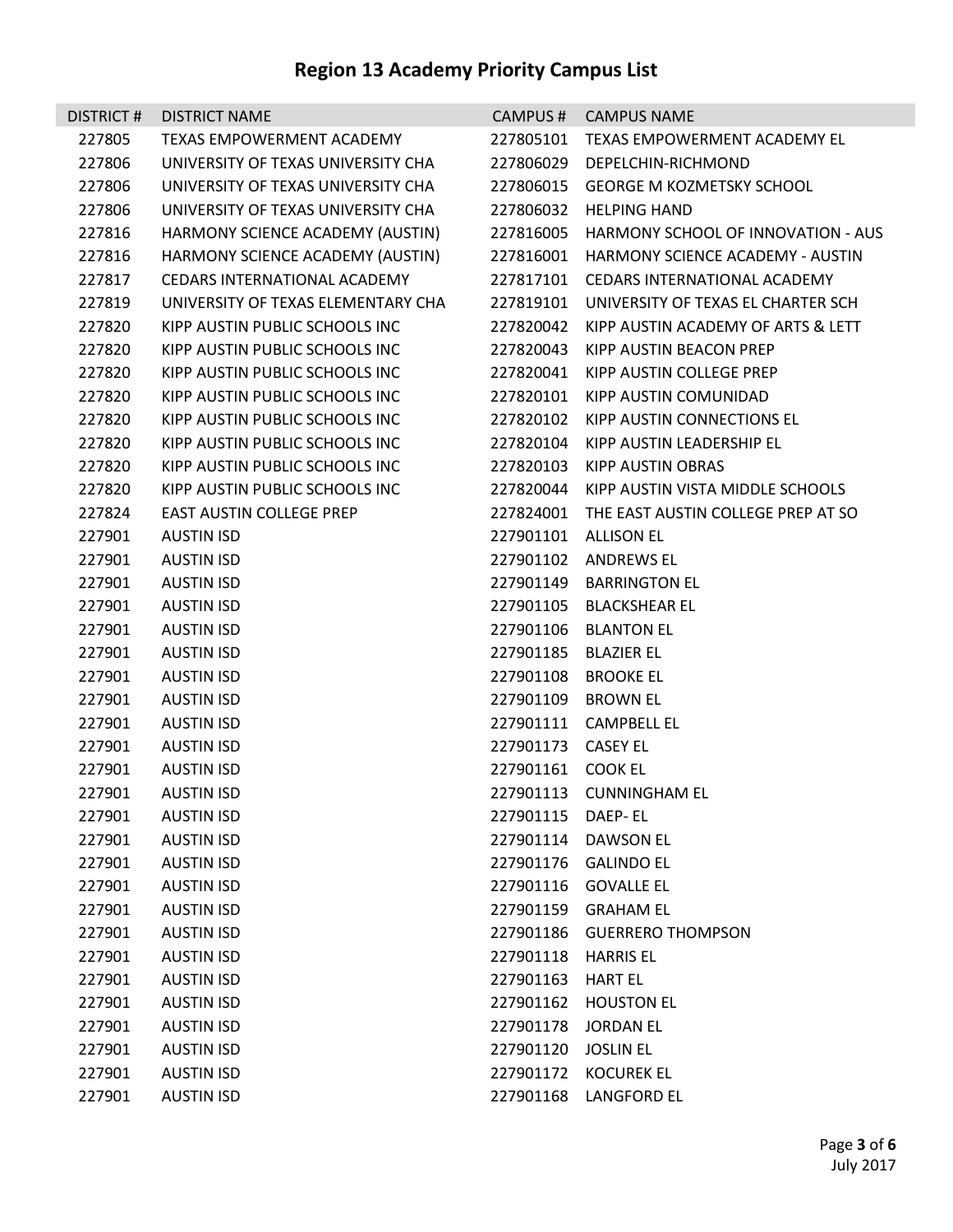| DISTRICT # | <b>DISTRICT NAME</b>    |                     | CAMPUS # CAMPUS NAME                    |
|------------|-------------------------|---------------------|-----------------------------------------|
| 227901     | <b>AUSTIN ISD</b>       | 227901160 LINDER EL |                                         |
| 227901     | <b>AUSTIN ISD</b>       | 227901165 MCBEE EL  |                                         |
| 227901     | <b>AUSTIN ISD</b>       | 227901124           | <b>METZ EL</b>                          |
| 227901     | <b>AUSTIN ISD</b>       |                     | 227901150 NORMAN EL                     |
| 227901     | <b>AUSTIN ISD</b>       | 227901125           | OAK SPRINGS EL                          |
| 227901     | <b>AUSTIN ISD</b>       | 227901156 ODOM EL   |                                         |
| 227901     | <b>AUSTIN ISD</b>       | 227901126           | <b>ORTEGA EL</b>                        |
| 227901     | <b>AUSTIN ISD</b>       | 227901189           | <b>OVERTON EL</b>                       |
| 227901     | <b>AUSTIN ISD</b>       |                     | 227901188 PADRON EL                     |
| 227901     | <b>AUSTIN ISD</b>       | 227901171 PALM EL   |                                         |
| 227901     | <b>AUSTIN ISD</b>       | 227901129           | PECAN SPRINGS EL                        |
| 227901     | <b>AUSTIN ISD</b>       | 227901190 PEREZ EL  |                                         |
| 227901     | <b>AUSTIN ISD</b>       | 227901164 PICKLE EL |                                         |
| 227901     | <b>AUSTIN ISD</b>       | 227901151 PILLOW EL |                                         |
| 227901     | <b>AUSTIN ISD</b>       |                     | 227901130 PLEASANT HILL EL              |
| 227901     | <b>AUSTIN ISD</b>       | 227901132 REILLY EL |                                         |
| 227901     | <b>AUSTIN ISD</b>       |                     | 227901174 RODRIGUEZ EL                  |
| 227901     | <b>AUSTIN ISD</b>       |                     | 227901127 SANCHEZ EL                    |
| 227901     | <b>AUSTIN ISD</b>       | 227901139           | SIMS EL                                 |
| 227901     | <b>AUSTIN ISD</b>       |                     | 227901136 ST ELMO EL                    |
| 227901     | <b>AUSTIN ISD</b>       |                     | 227901158 SUNSET VALLEY EL              |
| 227901     | <b>AUSTIN ISD</b>       |                     | 227901140 TRAVIS HTS EL                 |
| 227901     | <b>AUSTIN ISD</b>       |                     | 227901177 UPHAUS EARLY CHILDHOOD CENTER |
| 227901     | <b>AUSTIN ISD</b>       |                     | 227901141 WALNUT CREEK EL               |
| 227901     | <b>AUSTIN ISD</b>       |                     | 227901193 WEBB PRI CENTER               |
| 227901     | <b>AUSTIN ISD</b>       | 227901175 WIDEN EL  |                                         |
| 227901     | <b>AUSTIN ISD</b>       |                     | 227901166 WILLIAMS EL                   |
| 227901     | <b>AUSTIN ISD</b>       | 227901157 WINN EL   |                                         |
| 227901     | <b>AUSTIN ISD</b>       |                     | 227901152 WOOLDRIDGE EL                 |
| 227901     | <b>AUSTIN ISD</b>       | 227901144           | <b>WOOTEN EL</b>                        |
| 227901     | <b>AUSTIN ISD</b>       | 227901145 ZAVALA EL |                                         |
| 227904     | PFLUGERVILLE ISD        |                     | 227904114 CALDWELL EL                   |
| 227904     | PFLUGERVILLE ISD        | 227904111           | <b>COPPERFIELD EL</b>                   |
| 227904     | PFLUGERVILLE ISD        | 227904113           | <b>DELCO PRI</b>                        |
| 227904     | <b>PFLUGERVILLE ISD</b> | 227904105           | DESSAU EL                               |
| 227904     | PFLUGERVILLE ISD        | 227904104           | <b>NORTHWEST EL</b>                     |
| 227904     | PFLUGERVILLE ISD        | 227904102           | PARMER LANE EL                          |
| 227904     | PFLUGERVILLE ISD        | 227904107           | <b>RIVER OAKS EL</b>                    |
| 227904     | PFLUGERVILLE ISD        | 227904119           | <b>RUTH BARRON EL</b>                   |
| 227904     | PFLUGERVILLE ISD        | 227904109           | SPRINGHILL EL                           |
| 227904     | PFLUGERVILLE ISD        | 227904117           | <b>WIELAND EL</b>                       |
| 227904     | PFLUGERVILLE ISD        |                     | 227904110 WINDERMERE PRI                |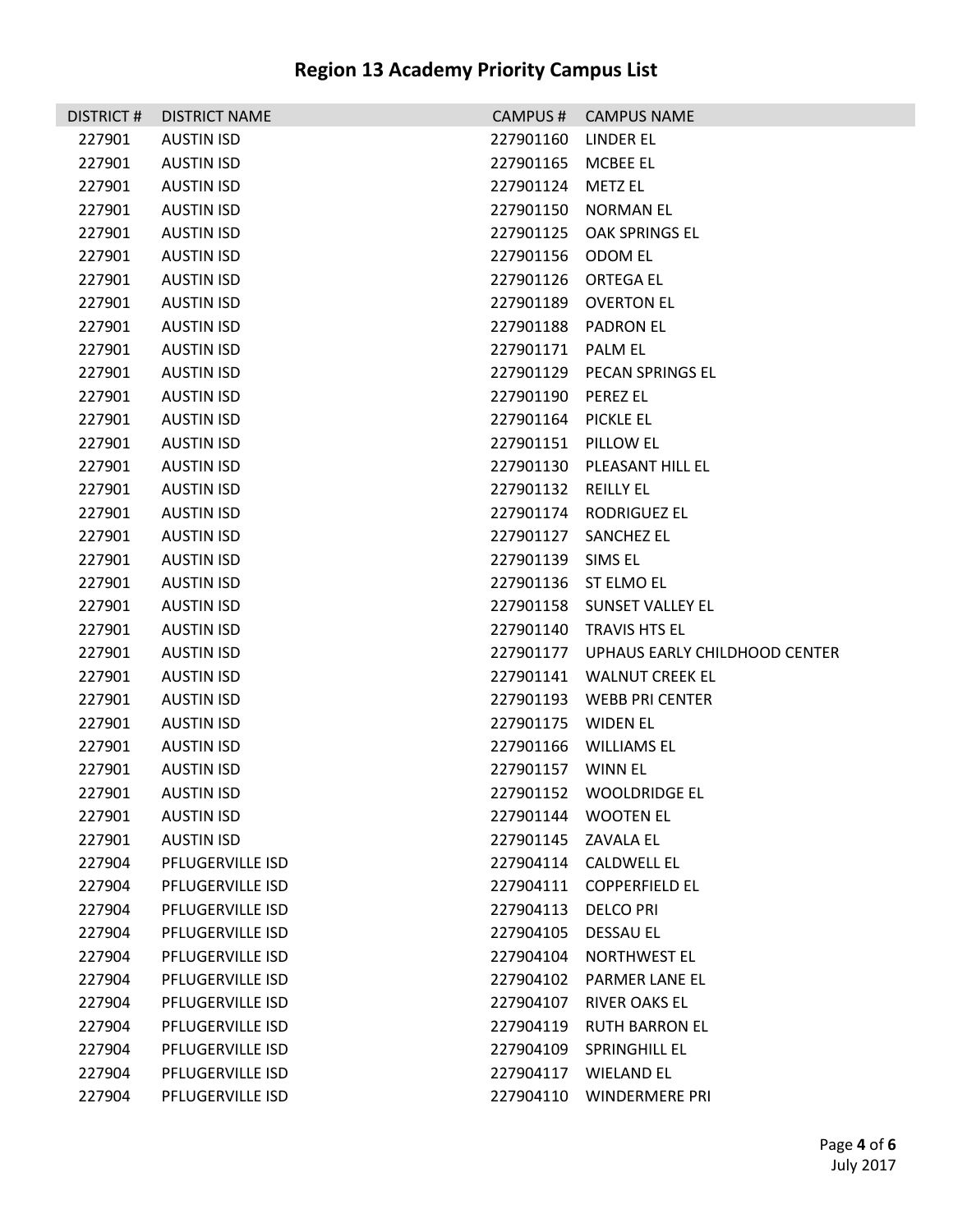| DISTRICT# | <b>DISTRICT NAME</b>  | CAMPUS#           | <b>CAMPUS NAME</b>            |
|-----------|-----------------------|-------------------|-------------------------------|
| 227907    | <b>MANOR ISD</b>      | 227907105         | BLAKE MANOR EL                |
| 227907    | <b>MANOR ISD</b>      | 227907102         | BLUEBONNET TRAIL EL           |
| 227907    | <b>MANOR ISD</b>      | 227907104         | DECKER EL                     |
| 227907    | <b>MANOR ISD</b>      | 227907101         | <b>MANOR EL</b>               |
| 227907    | <b>MANOR ISD</b>      |                   | 227907107 OAK MEADOWS EL      |
| 227907    | <b>MANOR ISD</b>      | 227907108         | PIONEER CROSSING EL           |
| 227907    | <b>MANOR ISD</b>      | 227907106         | PRESIDENTIAL MEADOWS EL       |
| 227907    | <b>MANOR ISD</b>      | 227907109         | <b>SHADOWGLEN EL</b>          |
| 227910    | DEL VALLE ISD         | 227910108 BATY EL |                               |
| 227910    | DEL VALLE ISD         |                   | 227910111 CREEDMOOR EL        |
| 227910    | DEL VALLE ISD         |                   | 227910110 DEL VALLE EL        |
| 227910    | DEL VALLE ISD         | 227910107         | HILLCREST EL                  |
| 227910    | DEL VALLE ISD         |                   | 227910109 HORNSBY-DUNLAP EL   |
| 227910    | DEL VALLE ISD         |                   | 227910112 JOSEPH GILBERT EL   |
| 227910    | DEL VALLE ISD         | 227910101         | POPHAM EL                     |
| 227910    | DEL VALLE ISD         | 227910106         | <b>SMITH EL</b>               |
| 246902    | <b>FLORENCE ISD</b>   |                   | 246902101 FLORENCE EL         |
| 246904    | <b>GEORGETOWN ISD</b> |                   | 246904101 ANNIE PURL EL       |
| 246904    | <b>GEORGETOWN ISD</b> | 246904105         | DELL PICKETT EL               |
| 246904    | <b>GEORGETOWN ISD</b> | 246904103         | FROST EL                      |
| 246904    | <b>GEORGETOWN ISD</b> | 246904110         | JAMES E MITCHELL EL           |
| 246904    | <b>GEORGETOWN ISD</b> |                   | 246904104 PAT COOPER EL       |
| 246904    | <b>GEORGETOWN ISD</b> | 246904108         | WILLIAMS EL                   |
| 246905    | <b>GRANGER ISD</b>    | 246905001         | <b>GRANGER SCHOOL</b>         |
| 246906    | <b>HUTTO ISD</b>      |                   | 246906106 VETERANS HILL EL    |
| 246907    | JARRELL ISD           | 246907101         | JARRELL EL                    |
| 246907    | JARRELL ISD           | 246907201         | JARRELL INT                   |
| 246909    | ROUND ROCK ISD        | 246909109         | ANDERSON MILL EL              |
| 246909    | ROUND ROCK ISD        | 246909118         | <b>BLUEBONNET EL</b>          |
| 246909    | <b>ROUND ROCK ISD</b> | 246909101         | <b>CLAUDE BERKMAN EL</b>      |
| 246909    | ROUND ROCK ISD        | 246909102         | <b>EL DAEP</b>                |
| 246909    | <b>ROUND ROCK ISD</b> | 246909136         | NEYSA CALLISON EL             |
| 246909    | <b>ROUND ROCK ISD</b> | 246909137         | UNION HILL EL                 |
| 246909    | <b>ROUND ROCK ISD</b> | 246909111         | <b>VIC ROBERTSON EL</b>       |
| 246909    | ROUND ROCK ISD        | 246909115         | <b>WELLS BRANCH EL</b>        |
| 246909    | <b>ROUND ROCK ISD</b> | 246909106         | <b>XENIA VOIGT EL</b>         |
| 246911    | <b>TAYLOR ISD</b>     | 246911102         | <b>MAIN STREET INT</b>        |
| 246911    | <b>TAYLOR ISD</b>     | 246911103         | NAOMI PASEMANN EL             |
| 246911    | <b>TAYLOR ISD</b>     | 246911107         | TH JOHNSON EL                 |
| 246913    | <b>LEANDER ISD</b>    | 246913109         | <b>BAGDAD EL</b>              |
| 246913    | <b>LEANDER ISD</b>    |                   | 246913112 PATRICIA KNOWLES EL |